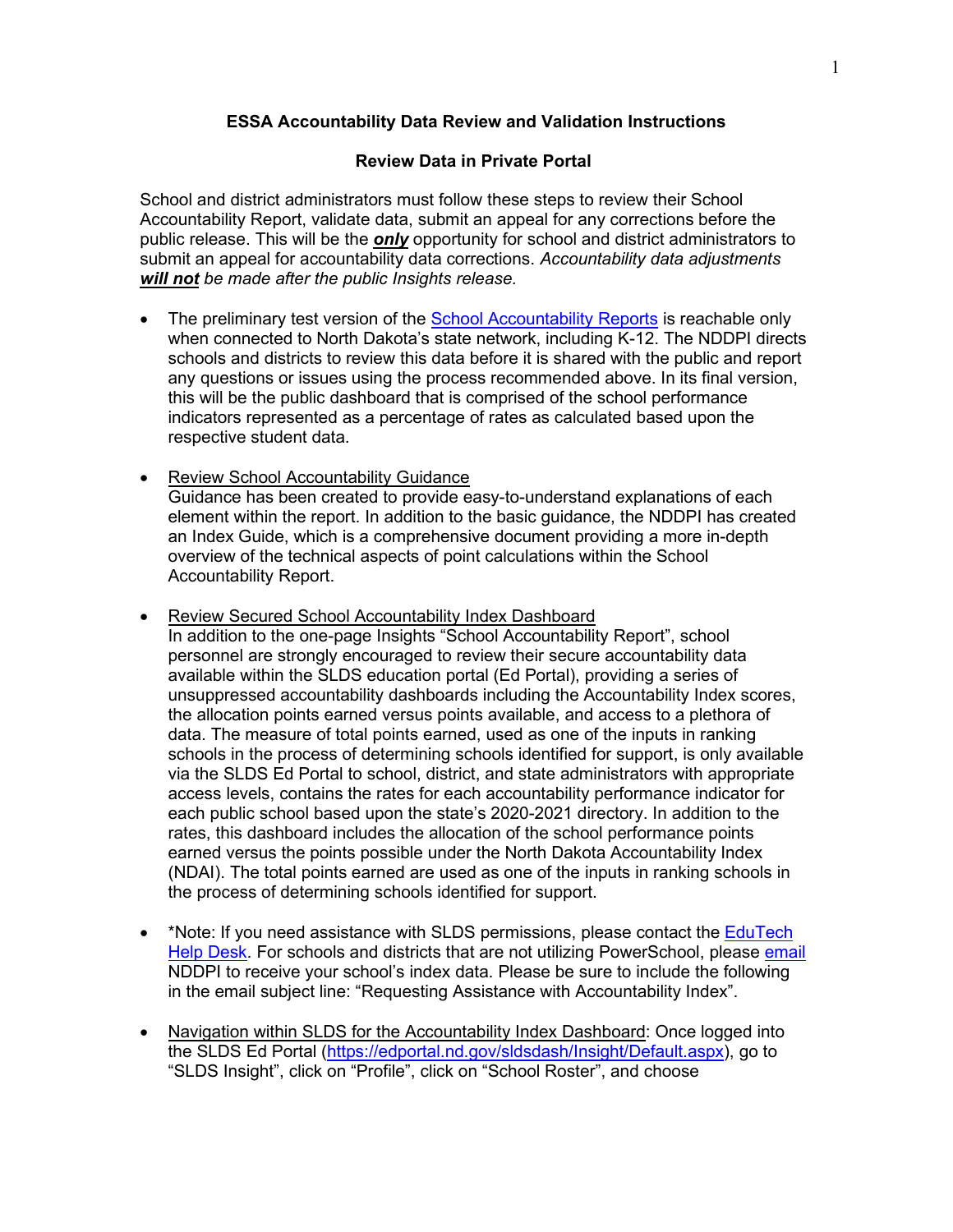"Accountability Index Dashboard". Please refer to the image below for arrows pointing on where to find the dashboard in question.



Please note, both the preview Insights website and the secured SLDS Ed portal will contain additional data points for each individual indicator in separate sections/reports. School and district administrators are invited to review the additional reports NDDPI has made available, some of which are required as part of NDDPI's previously communicated fourphased reporting timeline under ESSA. The Insights public data will always have data suppression rules applied to protect the improper identification of students. In comparison, the secured SLDS Ed portal will have the same data represented without any suppression rules.

## **Accountability Rosters for Data Validation:**

To assist districts in validating their accountability data, accountability rosters are available within the Ed Portal Private dashboard alongside the dashboards for the following accountability measures featuring student demographic and performance information along with columns noting whether students are being counted within the numerator and denominator for accountability purposes:

- 1. **Completer Rate:** The rate of students in a given year who either graduate high school  $\overline{V}$  vear or exit high school and complete a GED diploma prior to their 22<sup>nd</sup> birthday.
- 2. **English Learner Proficiency Growth:** Measures English Learner student progress toward growth goals based upon the results of students testing in the current year and previous year.
- 3. **On-Time Graduation Rate:** The percentage of students who graduate within four academic years of entering high school.
- 4. **Student Achievement:** Participation and Performance on the required state assessments by subject area (English Language Arts (ELA), Math, and Science (\*Note: Science data is provided since it is available, though Science is not counted for accountability).